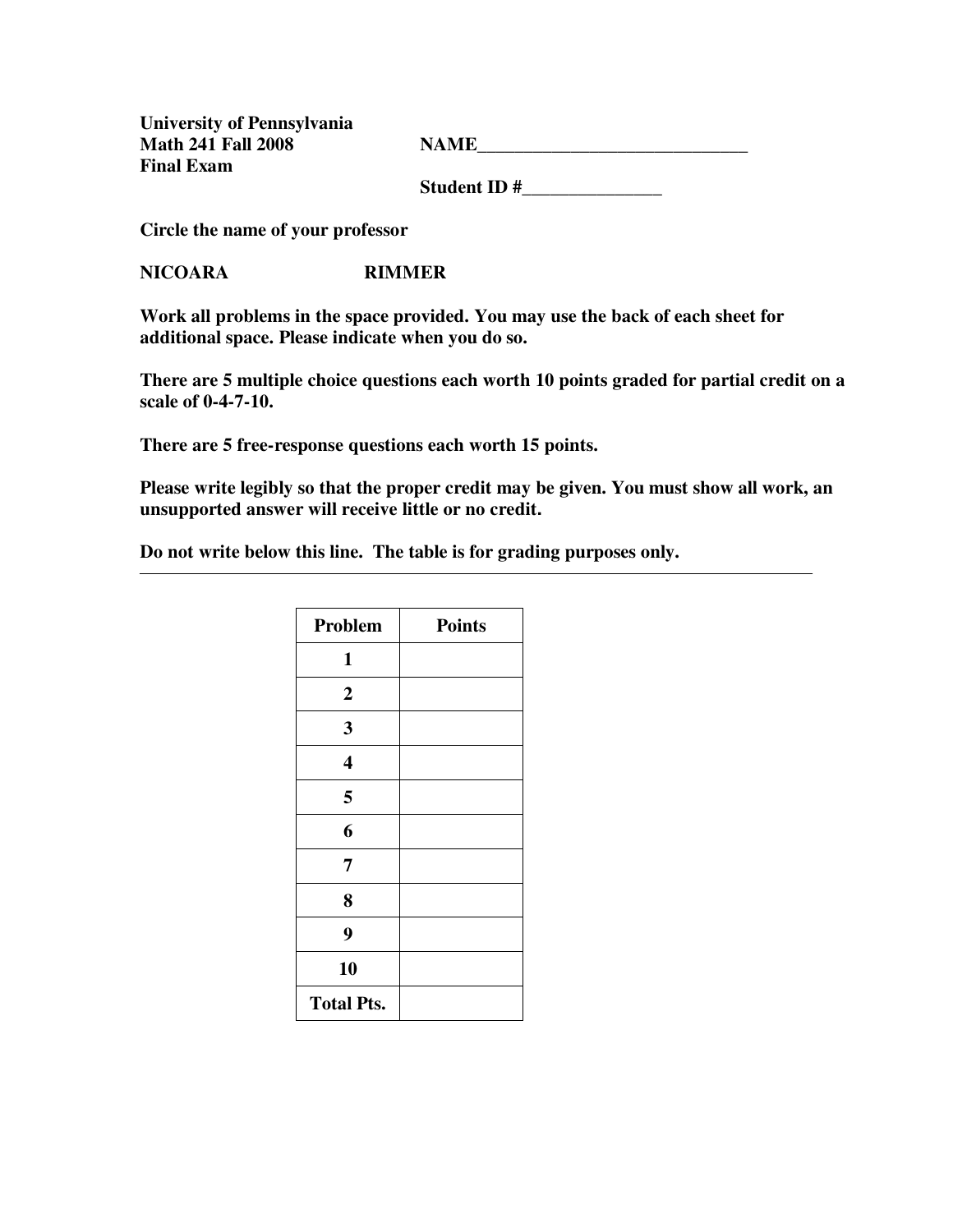**Multiple Choice:** Circle the correct answer choice. These questions will be graded for partial credit so be careful to show all work legibly. A correct answer with no work will receive little or no credit.

1. 
$$
\int_{0}^{2\pi} \frac{d\theta}{5 + 4\sin \theta}
$$
  
\nA)  $\frac{2\pi}{3}$  \tB)  $\frac{\pi}{3}$  \tC)  $\frac{\pi}{6}$  \tD)  $\frac{\pi}{2}$   
\nE)  $\frac{\pi}{4}$  \tF)  $\frac{4\pi}{3}$  \tG) 0 \tH) none of these

2. *P.V.* 
$$
\int_{-\infty}^{\infty} \frac{dx}{x^2 + 4x + 13}
$$
  
\nA)  $\frac{2\pi}{3}$  \tB)  $\frac{\pi}{3}$  \tC)  $\frac{\pi}{6}$  \tD)  $\frac{\pi}{2}$   
\nE)  $\frac{\pi}{4}$  \tF)  $\frac{4\pi}{3}$  \tG) 0 \tH) none of these

3. 
$$
\int_{C_1} \frac{e^{z^2}}{(z-i)^4} dz = \alpha \qquad \qquad \int_{C_2} \frac{e^{i\pi z}}{2z^2 - 5z + 2} dz = \beta
$$
  

$$
C_1 : |z| = 2 \qquad \qquad C_2 : |z| = 1
$$

Find 
$$
\alpha + \beta
$$
  
\nA)  $\frac{\pi}{3} \left( 2 - \frac{1}{e} \right)$  \nB)  $\frac{\pi}{3} \left( 2 - \frac{2}{e} \right)$  \nC)  $\frac{2\pi}{3} \left( 2 - \frac{1}{e} \right)$  \nD)  $\frac{2\pi}{3} \left( 1 - \frac{2}{e} \right)$   
\nE)  $\frac{4\pi}{3} \left( 1 - \frac{1}{e} \right)$  \nF)  $\frac{\pi}{3} \left( 4 - \frac{1}{e} \right)$  \nG) 0 \nH) none of these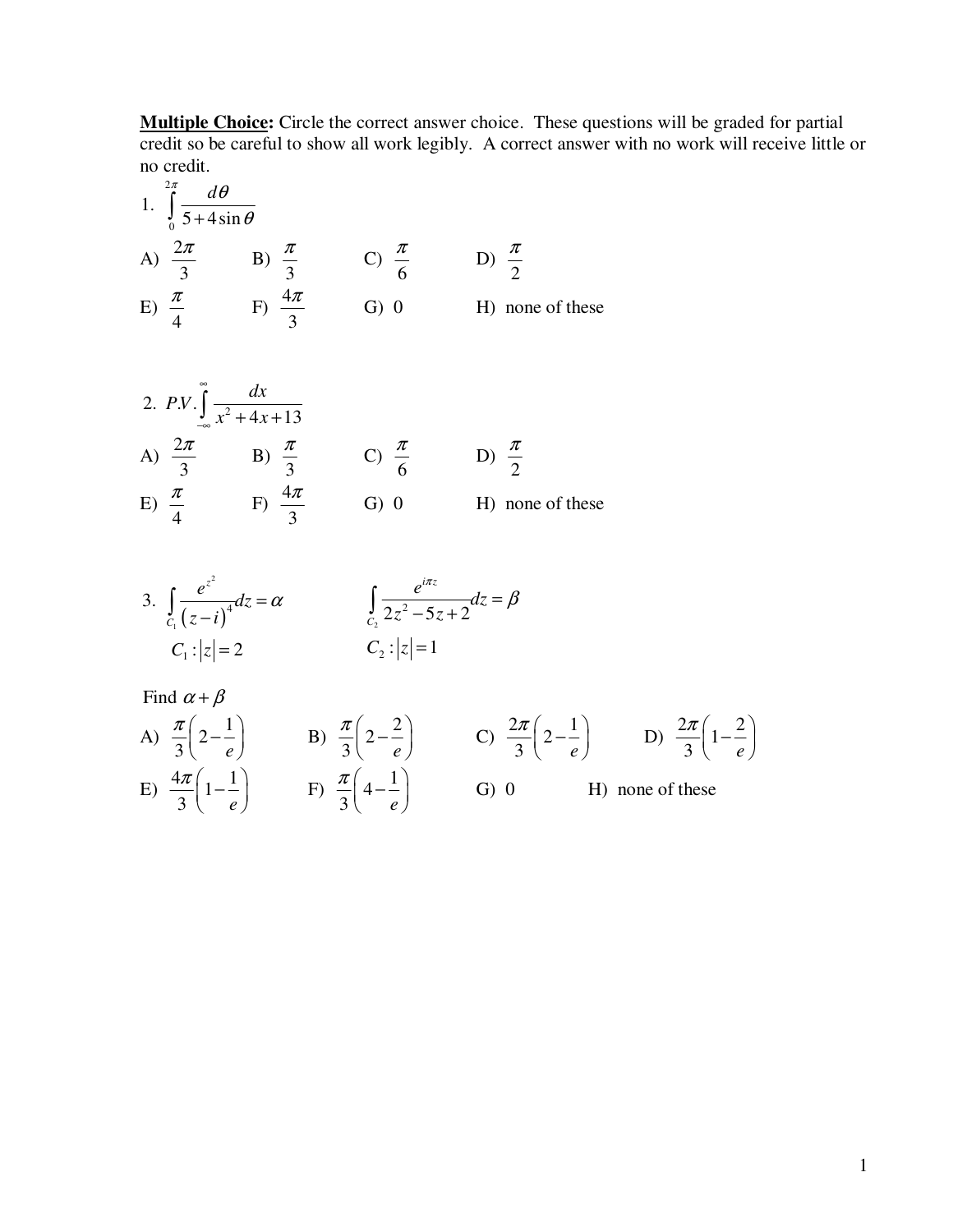4. The solution  $u(x, t)$  to a certain wave equation is known to be given by

$$
u(x,t) = \sum_{n=1}^{\infty} \left( A_{2n} \cos\left(\frac{2n\pi a}{L}t\right) + B_{2n} \sin\left(\frac{2n\pi a}{L}t\right) \right) \sin\left(\frac{2n\pi}{L}x\right).
$$
  
\n
$$
u(x,0) \text{ can be any of the following } \text{EXECEPT for}
$$
  
\nA)  $u(x,0) = 3\sin\left(\frac{2\pi}{L}x\right) + \sin\left(\frac{6\pi}{L}x\right)$   
\nB)  $u(x,0) = 2\sin\left(\frac{2\pi}{L}x\right) - 5\sin\left(\frac{4\pi}{L}x\right)$   
\nC)  $u(x,0) = 7\sin\left(\frac{2\pi}{L}x\right) + 5\sin\left(\frac{8\pi}{L}x\right)$   
\nD)  $u(x,0) = 4\sin\left(\frac{2\pi}{L}x\right) - 6\sin\left(\frac{7\pi}{L}x\right)$   
\nE)  $u(x,0) = 3\sin\left(\frac{4\pi}{L}x\right) + 5\sin\left(\frac{8\pi}{L}x\right)$   
\nF)  $u(x,0) = \sin\left(\frac{6\pi}{L}x\right) - 3\sin\left(\frac{10\pi}{L}x\right)$   
\nG)  $u(x,0) = 5\sin\left(\frac{2\pi}{L}x\right) + 3\sin\left(\frac{4\pi}{L}x\right) - 7\sin\left(\frac{6\pi}{L}x\right)$   
\nH)  $u(x,0) = 4\sin\left(\frac{4\pi}{L}x\right) - 3\sin\left(\frac{8\pi}{L}x\right)$ 

5. Consider the following statements:

(I) The heat equation  $ku_{xx} = u_t$  on a rod of length L with boundary conditions  $u(0,t) = u(L,t) = 0$  only has the trivial solution  $u(x,t) = 0$ .

(II) The wave equation  $a^2 u_{xx} = u_{tt}$  on a string of length L with boundary conditions  $u(0,t) = u(L,t) = 0$  only has the trivial solution  $u(x,t) = 0$ .

(III) The Laplace equation  $u_{xx} + u_{yy} = 0$  on a square of side length 1 with boundary conditions  $u(0, y) = u(1, y) = u(x, 0) = u(x, 1) = 0$ only has the trivial solution  $u(x, y) = 0$ .

Out of these three statements, the following are true: A) I only B) I and II only C) II only D) I and III only E) III only F) II and III only

G) I, II, and III

H) none of these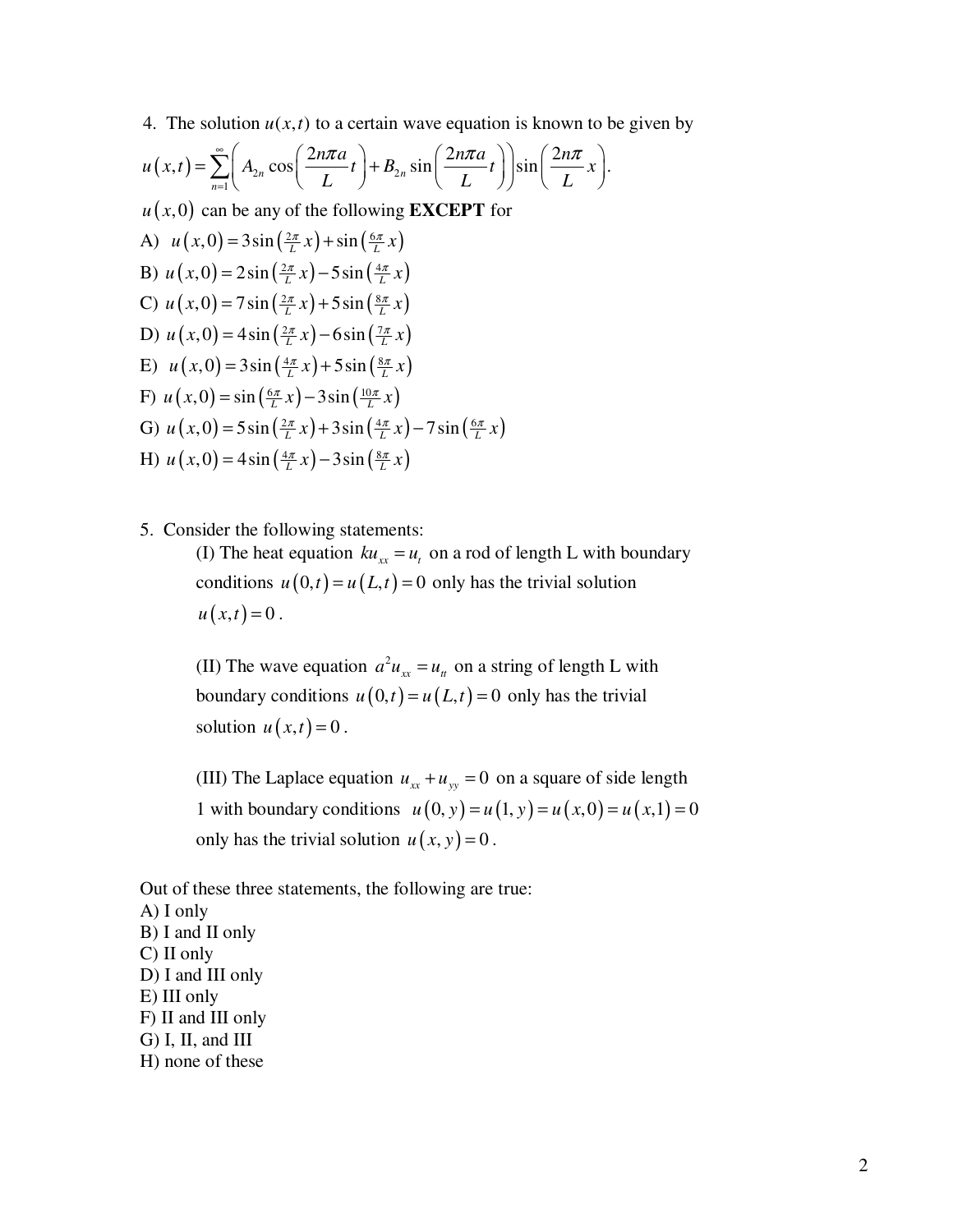## **Free Response:**

6. Each of the following are real numbers. Use only the principal value (Arg *z*) in each case. Find the real number for each.

a) 
$$
\cos\left(2i\ln\left(\frac{1-i}{1+i}\right)\right)
$$
 b)  $\arcsin\left(\left[\frac{\sqrt{3}+i}{\sqrt{3}-i}\right]^{12}\right)$  c)  $(i)^{\ln i}$ 

7. Let 
$$
f(z) = \frac{-3}{(z-2)(z+1)}
$$

Find the Laurent series valid

- *a*) in the annulus  $1 < |z| < 2$
- b) in the region  $|z| > 2$
- c) in the region  $0 < |z+1| < 3$

8. Find the Fourier series of  $f(x) = \sin^4 x$  and justify your answer. (Hint: You might not have to integrate after all...)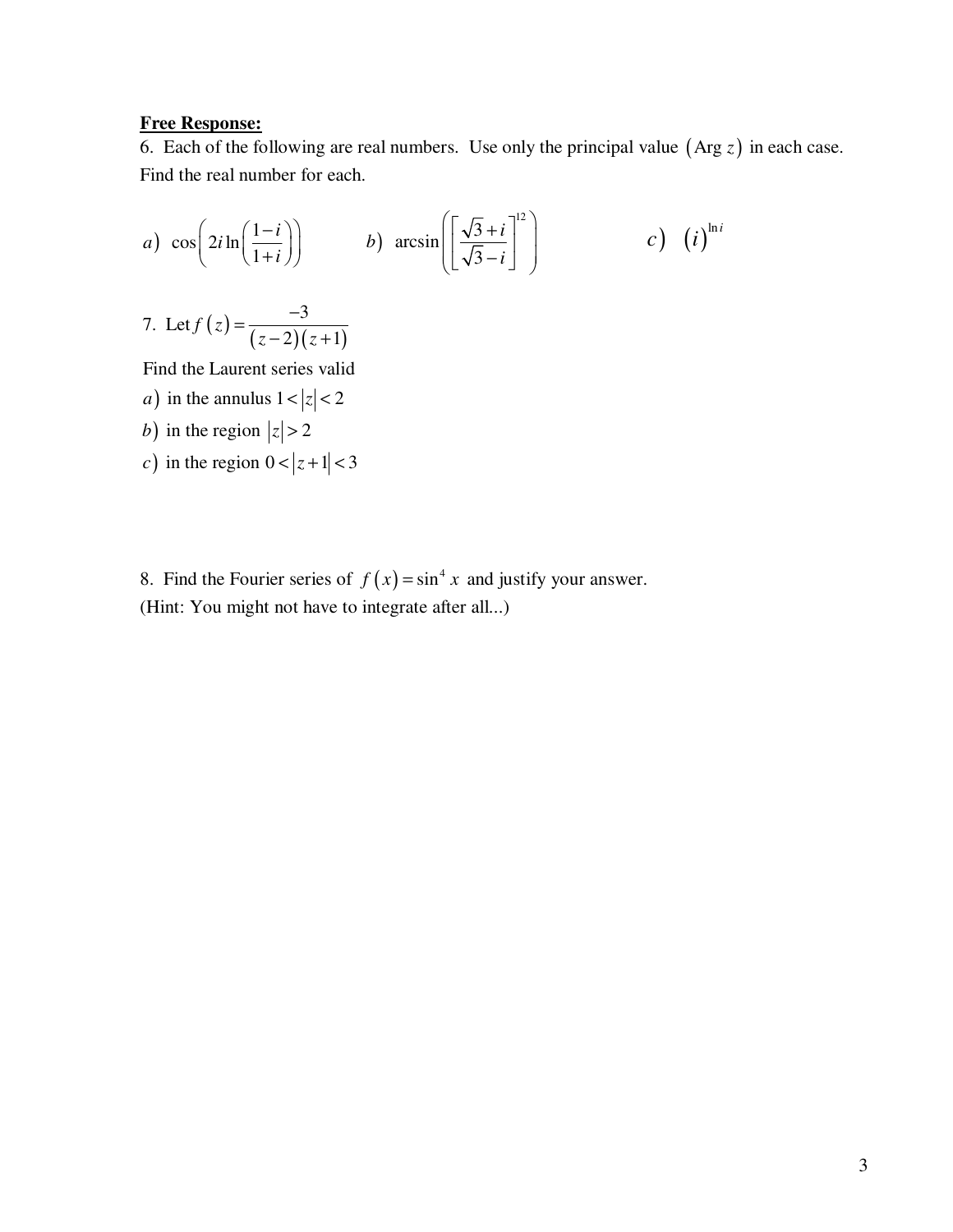9. The Fourier-Legendre series of a function  $f(x)$  defined on the interval  $(-1,1)$  is given by

$$
f(x) = \sum_{n=0}^{\infty} c_n P_n(x)
$$
, where  $c_n = \frac{2n+1}{2} \int_{-1}^{1} f(x) P_n(x) dx$ .

The Legendre polynomials are given by  $P_0 = 1, P_1 = x, P_2 = \frac{1}{2}(3x^2 - 1), P_3 = \frac{1}{2}(5x^3 - 3x), \dots$ For all *n*, if *n* is odd, then  $P_n(x)$  is an odd function and if *n* is even, then  $P_n(x)$  is an even function.

a) Assume  $f(x)$  is an odd function on  $(-1,1)$ . Show that its Fourier-Legendre series is given by  $f(x) = \sum c_{2n+1} P_{2n+1}(x)$  $\mathbf{0}$  $n+1$ <sup>2</sup> 2n *n*  $f(x) = \sum c_{2n+1} P_{2n+1}(x)$ ∞  $+1$ <sup>*L*</sup>  $2n+$ =  $=\sum_{n=1}^{\infty}c_{2n+1}P_{2n+1}(x)$ , where  $c_{2n+1} = (4n+3)\int_{0}^{1} f(x)P_{2n+1}(x)$  $_{2n+1}$  – ( $\pi$ <sup>1</sup>) - ( $\pi$ )  $J$  ( $\pi$ )  $_{2n+1}$ 0  $c_{2n+1} = (4n+3) \int f(x) P_{2n+1}(x) dx.$ 

b) The expression in part a) can be used to expand a function  $f(x)$ defined only on  $(0,1)$ . If  $f(x)=1$  on  $(0,1)$ , what are the first two non-zero coefficients in its Fourier-Legendre expansion?

c) The Fourier-Legendre expansion for  $f(x) = 1$  on  $(0,1)$  converges on all of  $(-1,1)$ . What function does it represent on  $(-1,1)$ ?

10. a) Compute the Fourier Integral of  $(x) = \begin{cases} e^x & \text{if } |x| < 1 \\ 0 & \text{if } |x| > 1 \end{cases}$  $e^x$  if  $|x$ *f x x*  $\left|e^x\right|$  if  $|x|$  <  $=\{$  $\begin{vmatrix} 0 & \text{if } |x| > \end{vmatrix}$ 

b) To what values does the Fourier integral of  $f(x)$  converge at -1 and 1? Justify your answer.